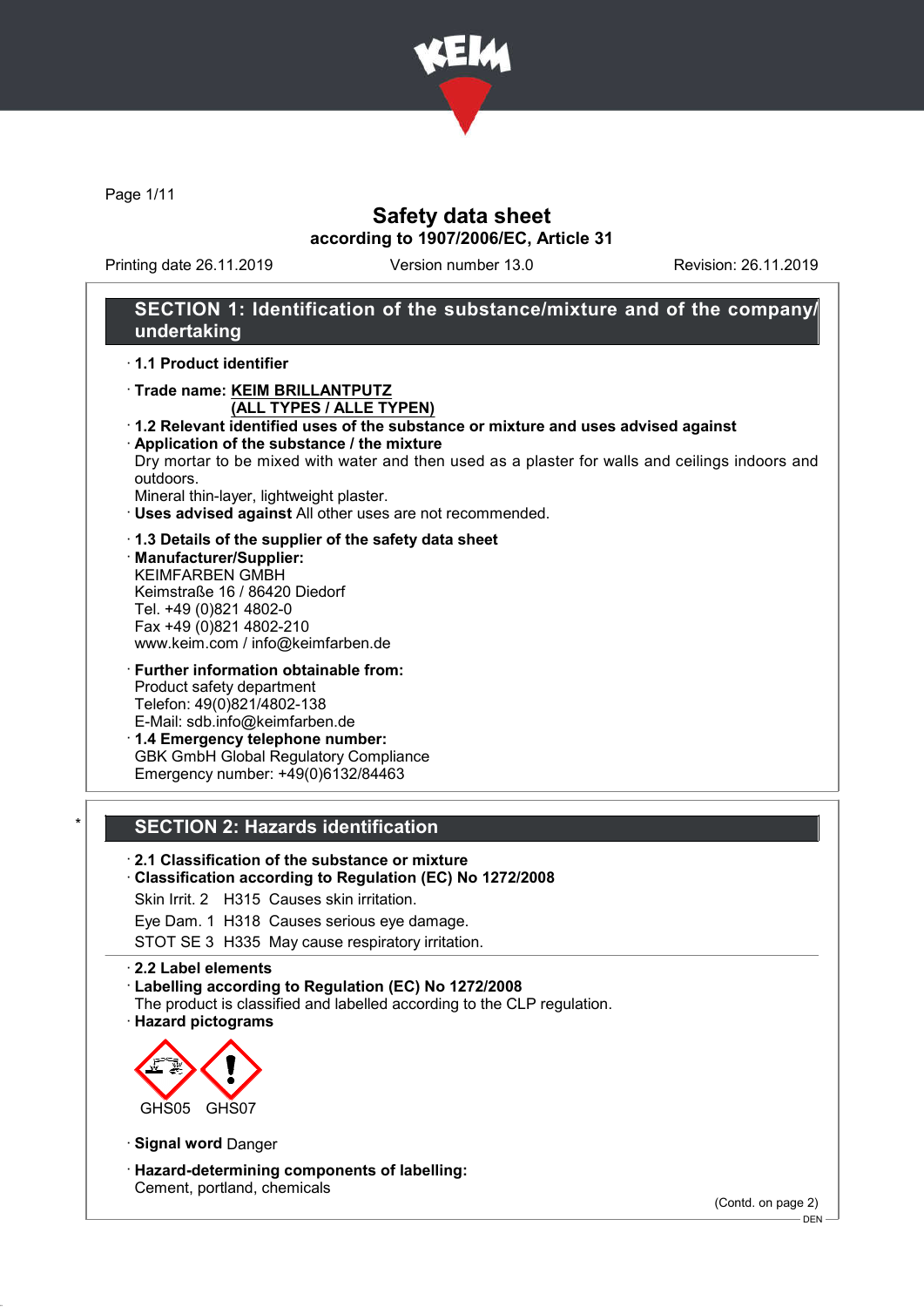

Page 2/11

# Safety data sheet according to 1907/2006/EC, Article 31

Printing date 26.11.2019 Version number 13.0 Revision: 26.11.2019

### Trade name: KEIM BRILLANTPUTZ (ALL TYPES / ALLE TYPEN)

|                              | (Contd. of page 1)                                                                               |
|------------------------------|--------------------------------------------------------------------------------------------------|
| calcium dihydroxide          |                                                                                                  |
| <b>· Hazard statements</b>   |                                                                                                  |
| H315 Causes skin irritation. |                                                                                                  |
|                              | H318 Causes serious eye damage.                                                                  |
|                              | H335 May cause respiratory irritation.                                                           |
| · Precautionary statements   |                                                                                                  |
| P280                         | Wear protective gloves/protective clothing/eye protection/face protection.                       |
| P261                         | Avoid breathing dust.                                                                            |
| P271 200                     | Use only outdoors or in a well-ventilated area.                                                  |
|                              | P305+P351+P338 IF IN EYES: Rinse cautiously with water for several minutes. Remove contact       |
|                              | lenses, if present and easy to do. Continue rinsing.                                             |
| P315                         | Get immediate medical advice/attention.                                                          |
| P304+P340                    | IF INHALED: Remove person to fresh air and keep comfortable for breathing.                       |
| P302+P352                    | IF ON SKIN: Wash with plenty of soap and water.                                                  |
| P362                         | Take off contaminated clothing.                                                                  |
| P332+P313                    | If skin irritation occurs: Get medical advice/attention.                                         |
| 2.3 Other hazards            |                                                                                                  |
|                              | This Product contains cement. Cement produces an alkaline reaction with moisture or water. Avoid |
|                              | contact with eyes and prolonged skin contact.                                                    |
|                              | · Results of PBT and vPvB assessment                                                             |
| $\cdot$ PBT: Not applicable  |                                                                                                  |
| $\cdot$ vPvB: Not applicable |                                                                                                  |
|                              |                                                                                                  |

# SECTION 3: Composition/information on ingredients

· 3.2 Mixtures

· Description: Portland-cement, calcium dihydroxide, aggregates and additives

· Dangerous components:

| CAS: 65997-15-1                                                                             | Cement, portland, chemicals                                                 | $10 - 25%$   |  |  |
|---------------------------------------------------------------------------------------------|-----------------------------------------------------------------------------|--------------|--|--|
| EINECS: 266-043-4                                                                           | Eye Dam. 1, H318; $\Diamond$ Skin Irrit. 2, H315; STOT<br><b>SE 3. H335</b> |              |  |  |
| CAS: 1305-62-0                                                                              | calcium dihydroxide                                                         | $2.5 - 10\%$ |  |  |
| EINECS: 215-137-3                                                                           | Eye Dam. 1, H318; $\Diamond$ Skin Irrit. 2, H315; STOT                      |              |  |  |
| Reg.nr.: 01-2119475151-45-XXXX   SE 3, H335                                                 |                                                                             |              |  |  |
| · Additional information: For the wording of the listed hazard phrases refer to section 16. |                                                                             |              |  |  |

### SECTION 4: First aid measures

- · 4.1 Description of first aid measures
- · General information: When seeing the doctor we suggest to present this safety data sheet.
- · After inhalation: Supply fresh air; consult doctor in case of complaints.
- · After skin contact:
- Immediately wash with water and soap and rinse thoroughly.

Do not use solvents or thinners.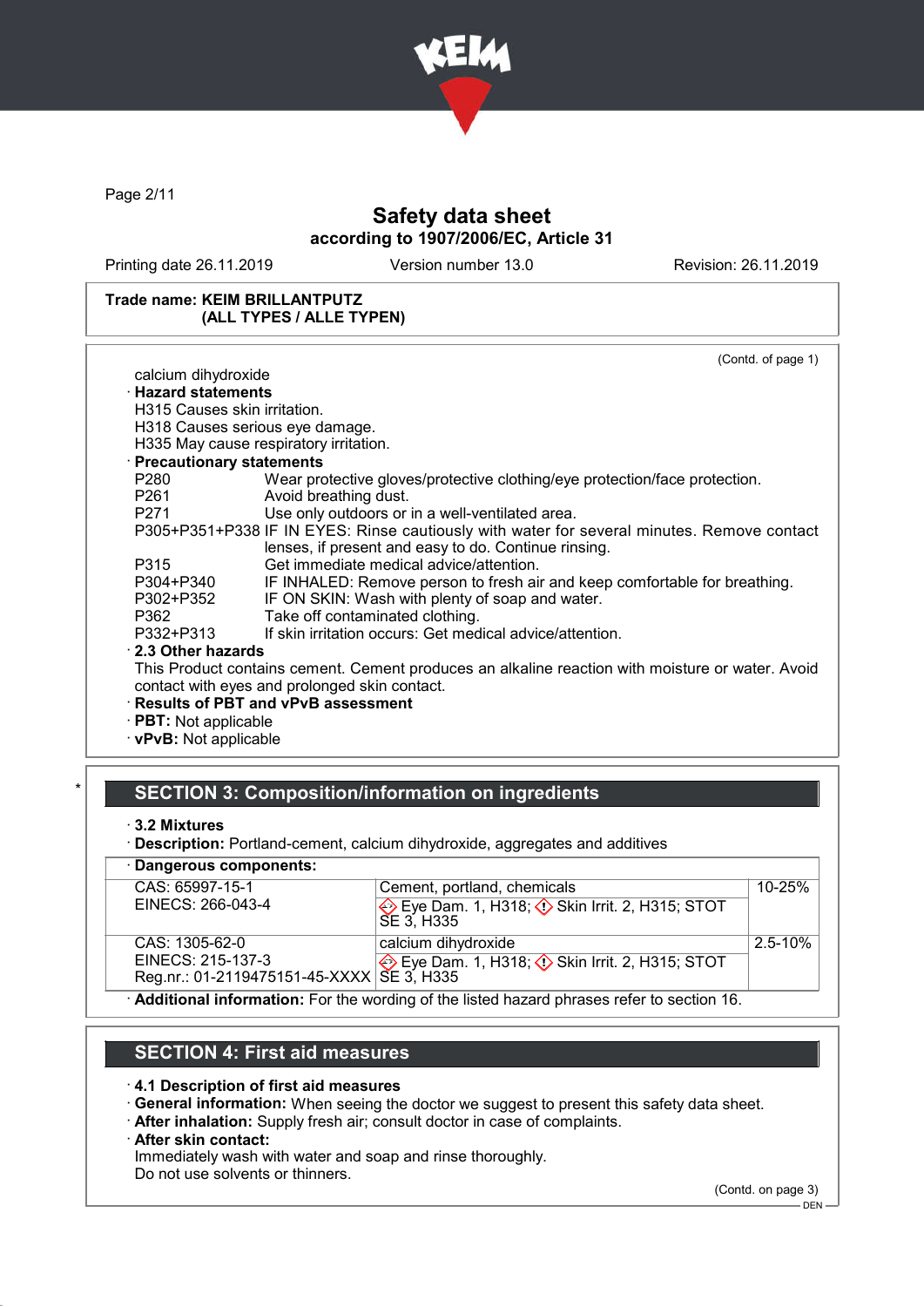

Page 3/11

# Safety data sheet according to 1907/2006/EC, Article 31

Printing date 26.11.2019 Version number 13.0 Revision: 26.11.2019

(Contd. of page 2)

#### Trade name: KEIM BRILLANTPUTZ (ALL TYPES / ALLE TYPEN)

If skin irritation continues, consult a doctor.

· After eye contact:

Rinse opened eye for several minutes under running water. Then consult a doctor. · After swallowing:

Rinse mouth and throat well with water.

Do not induce vomiting; call for medical help immediately.

- · 4.2 Most important symptoms and effects, both acute and delayed No further relevant information available.
- · 4.3 Indication of any immediate medical attention and special treatment needed No further relevant information available.

### SECTION 5: Firefighting measures

- · 5.1 Extinguishing media
- · Suitable extinguishing agents:
- Product itself does not burn. Co-ordinate fire-fighting measures to the fire surroundings.
- · 5.2 Special hazards arising from the substance or mixture
- No further relevant information available.
- · 5.3 Advice for firefighters
- · Specila protective equipment: Wear self-contained respiratory protective device.
- · Additional information
- Dispose of fire debris and contaminated fire fighting water in accordance with official regulations. In case of fire do not breathe smoke, fumes and vapours.

# SECTION 6: Accidental release measures

· 6.1 Personal precautions, protective equipment and emergency procedures Avoid contact with skin and eyes. Avoid formation of dust. Use respiratory protective device against the effects of fumes/dust/aerosol. Respect the protection rules (see section 7 a. 8). Product forms slippery surface when combined with water. · 6.2 Environmental precautions: Do not allow product to reach soil, sewage system or any water course. Follow local governmental rules and regulations. · 6.3 Methods and material for containment and cleaning up: Close drainages (risk of blocking) Danger of slipping! Avoid formation of dust. Ensure adequate ventilation. Pick up mechanically. Dispose of the material collected according to regulations. Clear contaminated areas thoroughly. 6.4 Reference to other sections See Section 7 for information on safe handling.

(Contd. on page 4)

 $-$  DEN -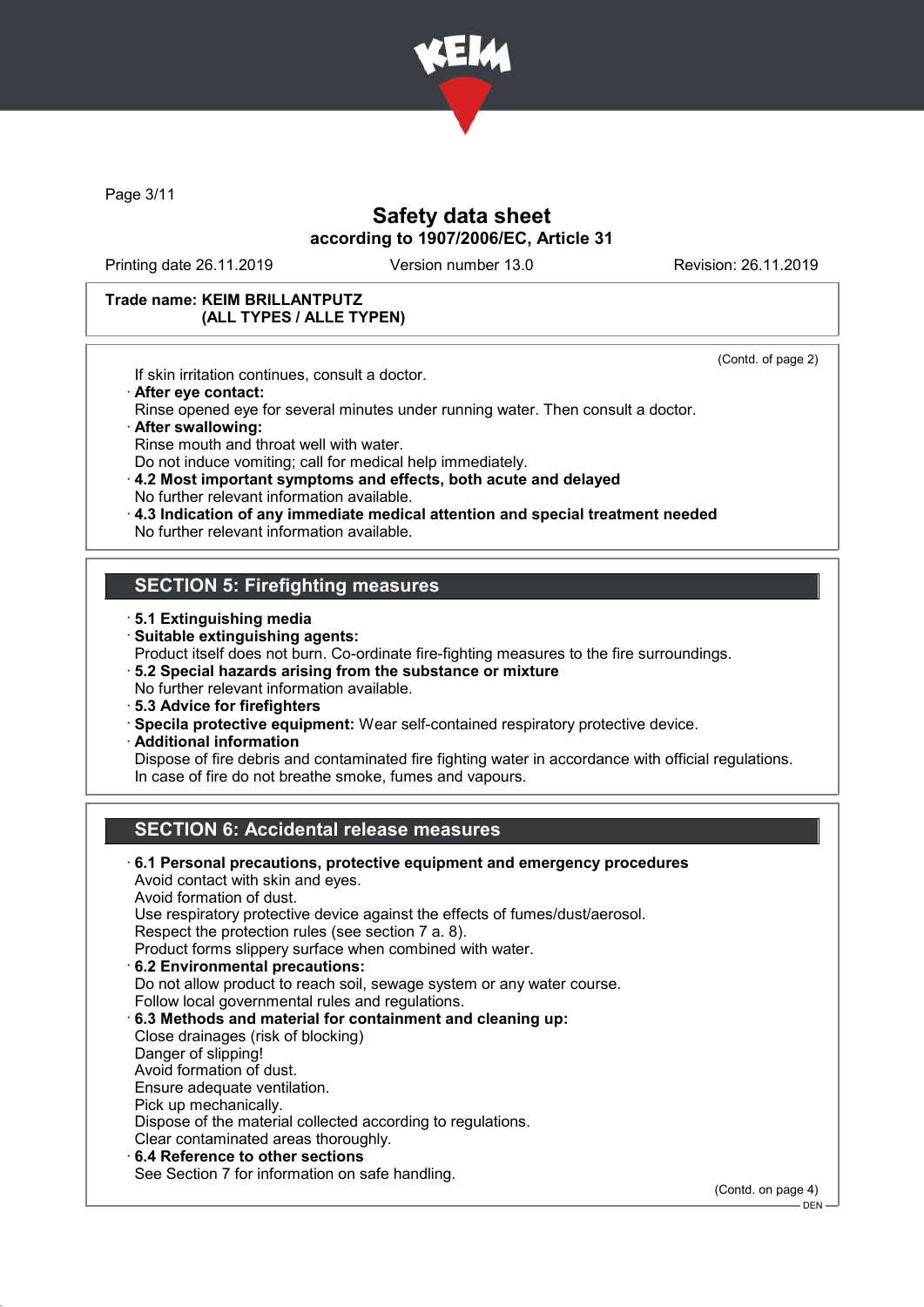

Page 4/11

# Safety data sheet according to 1907/2006/EC, Article 31

Printing date 26.11.2019 Version number 13.0 Revision: 26.11.2019

#### Trade name: KEIM BRILLANTPUTZ (ALL TYPES / ALLE TYPEN)

See Section 8 for information on personal protection equipment. See Section 13 for disposal information.

(Contd. of page 3)

# SECTION 7: Handling and storage

 $\cdot$  7.1 Precautions for safe handling Avoid contact with skin and eyes. Keep receptacles tightly sealed. Prevent formation of dust. Ensure good ventilation/exhaustion at the workplace. Any unavoidable deposit of dust must be regularly removed. See item 8 (8.2) for information about suitable protective equipment and technical precautions. Respect the protection rules. Information about fire - and explosion protection: The product is not flammable. No special measures required. · 7.2 Conditions for safe storage, including any incompatibilities · Storage: · Requirements to be met by storerooms and receptacles: Keep in the original containers in a cool and dry place. Store only in unopened original receptacles. · Information about storage in one common storage facility: Do not store together with acids. · Further information about storage conditions: Store in dry conditions. Protect from humidity and water. Avoid dust formations and deposits. Keep container tightly sealed. Protect from heat and direct sunlight. · Storage class: 13 · 7.3 Specific end use(s) No further relevant information available.

# SECTION 8: Exposure controls/personal protection

### · 8.1 Control parameters · Ingredients with limit values that require monitoring at the workplace: 65997-15-1 Cement, portland, chemicals AGW (Germany) Long-term value: 5 E mg/m<sup>3</sup>

DFG

14808-60-7 Quartz (SiO2)

MAK (Germany) alveolengängige Fraktion

1305-62-0 calcium dihydroxide

AGW (Germany) Long-term value: 1E mg/m<sup>3</sup>

2(I);Y, EU, DFG

(Contd. on page 5)

DEN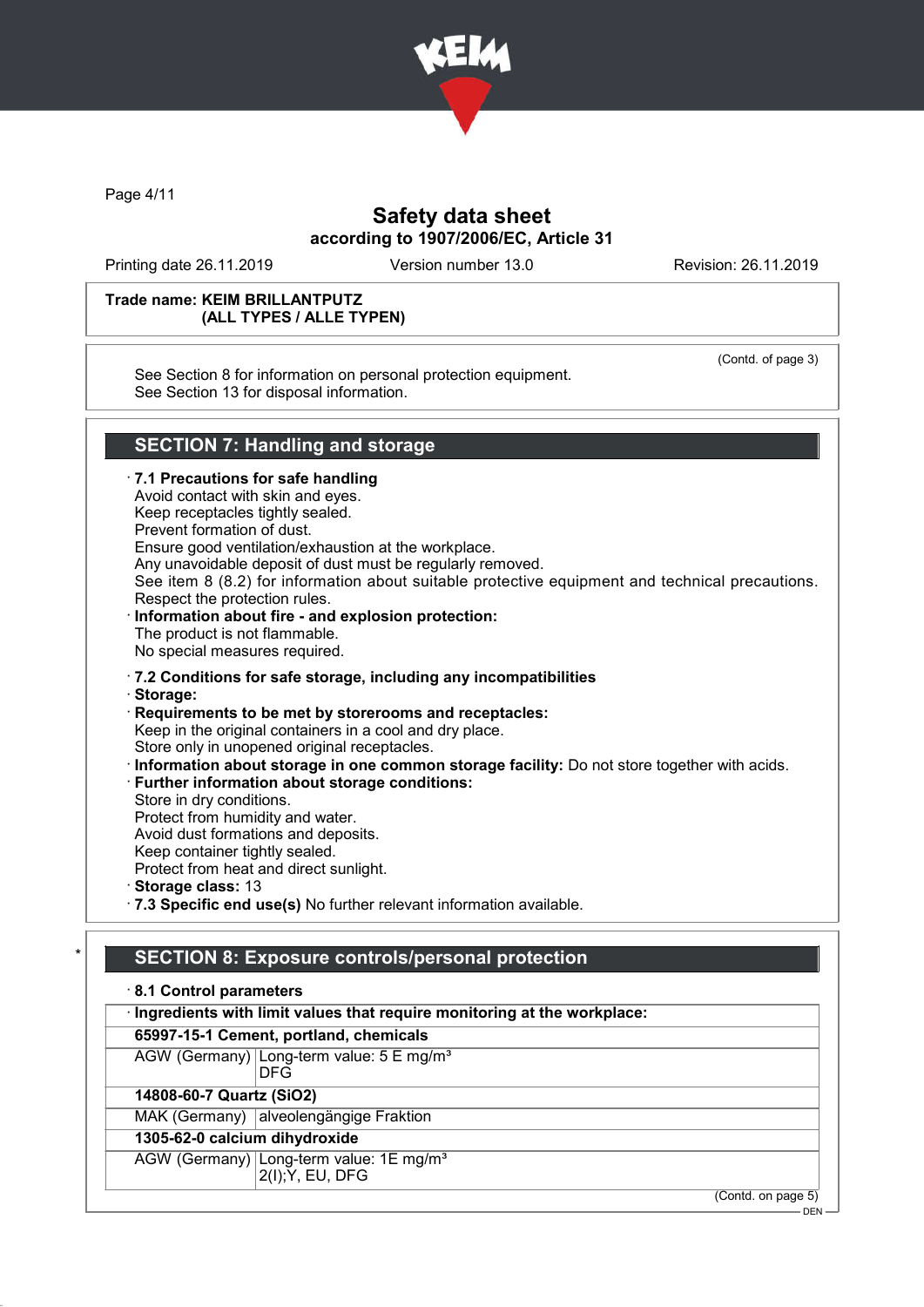

Page 5/11

# Safety data sheet according to 1907/2006/EC, Article 31

Printing date 26.11.2019 Version number 13.0 Revision: 26.11.2019

### Trade name: KEIM BRILLANTPUTZ (ALL TYPES / ALLE TYPEN)

| $\cdot$ DNELs                                                                                                                                                                                                                                                                                                                                                                                                                                                                                                                                                                                                                                                                                                                                             |                           | (Contd. of page 4)                                                                                                                                                                                                                                                                                                                                                                                                                                                                                                                                                                   |
|-----------------------------------------------------------------------------------------------------------------------------------------------------------------------------------------------------------------------------------------------------------------------------------------------------------------------------------------------------------------------------------------------------------------------------------------------------------------------------------------------------------------------------------------------------------------------------------------------------------------------------------------------------------------------------------------------------------------------------------------------------------|---------------------------|--------------------------------------------------------------------------------------------------------------------------------------------------------------------------------------------------------------------------------------------------------------------------------------------------------------------------------------------------------------------------------------------------------------------------------------------------------------------------------------------------------------------------------------------------------------------------------------|
| 1305-62-0 calcium dihydroxide                                                                                                                                                                                                                                                                                                                                                                                                                                                                                                                                                                                                                                                                                                                             |                           |                                                                                                                                                                                                                                                                                                                                                                                                                                                                                                                                                                                      |
| Inhalative Acute - local effects                                                                                                                                                                                                                                                                                                                                                                                                                                                                                                                                                                                                                                                                                                                          |                           | 4 mg/m <sup>3</sup> (worker)                                                                                                                                                                                                                                                                                                                                                                                                                                                                                                                                                         |
|                                                                                                                                                                                                                                                                                                                                                                                                                                                                                                                                                                                                                                                                                                                                                           | Acute - local effects     | 4 mg/m <sup>3</sup> (consumer)                                                                                                                                                                                                                                                                                                                                                                                                                                                                                                                                                       |
|                                                                                                                                                                                                                                                                                                                                                                                                                                                                                                                                                                                                                                                                                                                                                           |                           |                                                                                                                                                                                                                                                                                                                                                                                                                                                                                                                                                                                      |
|                                                                                                                                                                                                                                                                                                                                                                                                                                                                                                                                                                                                                                                                                                                                                           | Long-term - local effects | 1 mg/m <sup>3</sup> (worker)                                                                                                                                                                                                                                                                                                                                                                                                                                                                                                                                                         |
|                                                                                                                                                                                                                                                                                                                                                                                                                                                                                                                                                                                                                                                                                                                                                           | Long-term - local effects | 1 mg/m $3$ (consumer)                                                                                                                                                                                                                                                                                                                                                                                                                                                                                                                                                                |
| $\cdot$ PNECs                                                                                                                                                                                                                                                                                                                                                                                                                                                                                                                                                                                                                                                                                                                                             |                           |                                                                                                                                                                                                                                                                                                                                                                                                                                                                                                                                                                                      |
| 1305-62-0 calcium dihydroxide                                                                                                                                                                                                                                                                                                                                                                                                                                                                                                                                                                                                                                                                                                                             |                           |                                                                                                                                                                                                                                                                                                                                                                                                                                                                                                                                                                                      |
| Aquatic compartment - freshwater                                                                                                                                                                                                                                                                                                                                                                                                                                                                                                                                                                                                                                                                                                                          |                           | 0.49 mg/l (freshwater)                                                                                                                                                                                                                                                                                                                                                                                                                                                                                                                                                               |
|                                                                                                                                                                                                                                                                                                                                                                                                                                                                                                                                                                                                                                                                                                                                                           |                           | Aquatic compartment - marine water $ 0.32 \text{ mg/l}$ (marine water)                                                                                                                                                                                                                                                                                                                                                                                                                                                                                                               |
| Terrestrial compartment - soil                                                                                                                                                                                                                                                                                                                                                                                                                                                                                                                                                                                                                                                                                                                            |                           | 1,080 mg/kg dw (soil)                                                                                                                                                                                                                                                                                                                                                                                                                                                                                                                                                                |
| Sewage treatment plant                                                                                                                                                                                                                                                                                                                                                                                                                                                                                                                                                                                                                                                                                                                                    |                           | 3 mg/l (sewage sludge)                                                                                                                                                                                                                                                                                                                                                                                                                                                                                                                                                               |
|                                                                                                                                                                                                                                                                                                                                                                                                                                                                                                                                                                                                                                                                                                                                                           |                           | Additional information: The lists valid during the making were used as basis.                                                                                                                                                                                                                                                                                                                                                                                                                                                                                                        |
| Avoid contact with the eyes and skin.<br>Do not inhale dust / smoke / mist.<br>Wash hands before breaks and at the end of work.<br><b>Respiratory protection:</b><br>In a dusty environment wear suitable facemask.<br>Filter: FFP2<br>· Protection of hands:<br>Protective gloves<br>Alkaline resistant gloves<br><b>Material of gloves</b><br>suitable material e.g.:<br>Nitrile impregnated cotton-gloves<br>Recommended thickness of the material: $\geq 0.5$ mm<br>to be checked prior to the application.<br>Penetration time of glove material<br>Value for the permeation: level $\geq 6$ (480 min)<br>is recommended.<br>The exact break trough time has to be found out by the manufacturer of the protective gloves and<br>has to be observed. |                           | Immediately remove all soiled and contaminated clothing.<br>The selection of the suitable gloves does not only depend on the material, but also on further marks<br>of quality and varies from manufacturer to manufacturer. As the product is a preparation of several<br>substances, the resistance of the glove material can not be calculated in advance and has therefore<br>The determined penetration times according to EN 16523-1:2015 are not performed under practical<br>conditions. Therefore a maximum wearing time, which corresponds to 50% of the penetration time, |

.<br>-- DEN -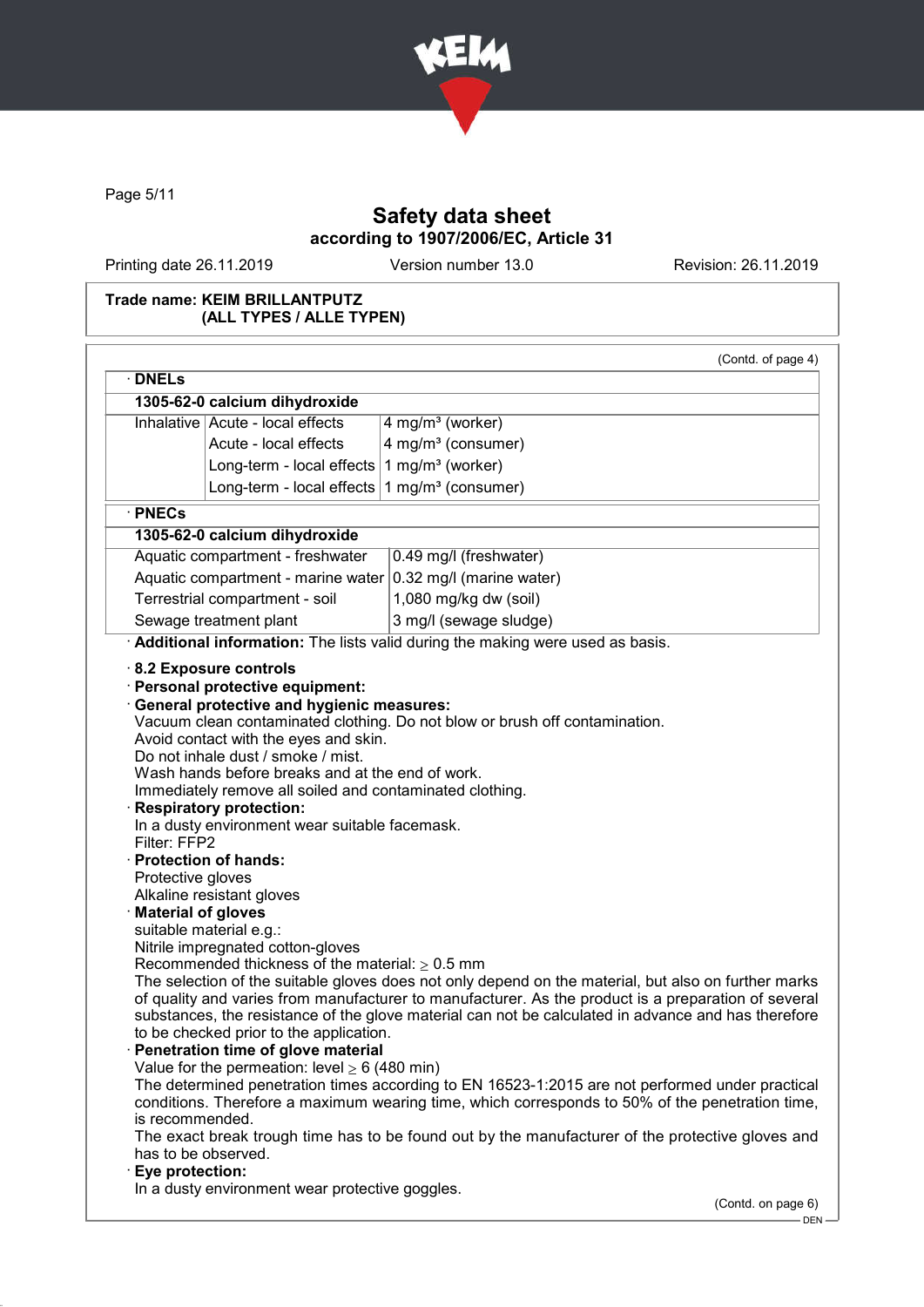

Page 6/11

# Safety data sheet according to 1907/2006/EC, Article 31

Printing date 26.11.2019 Version number 13.0 Revision: 26.11.2019

(Contd. of page 5)

### Trade name: KEIM BRILLANTPUTZ (ALL TYPES / ALLE TYPEN)

Tightly sealed goggles

· Body protection:

Protective work clothing

After contact with skin wash thoroughly with water and apply lotion.

· Limitation and supervision of exposure into the environment See Section 12 and 6.2

# SECTION 9: Physical and chemical properties

| · Appearance:                                           |                                               |
|---------------------------------------------------------|-----------------------------------------------|
| Form:                                                   | Powder                                        |
| Colour:                                                 | According to product specification            |
| Odour:                                                  | Characteristic                                |
| <b>Odour threshold:</b>                                 | Not determined                                |
| pH-value:                                               | $11.5 - 13.5*$                                |
|                                                         | mixed with water                              |
| <b>Change in condition</b>                              |                                               |
| <b>Melting point/freezing point:</b>                    | Not determined                                |
| Initial boiling point and boiling range: Not determined |                                               |
| · Flash point:                                          | Not applicable                                |
| · Flammability (solid, gas):                            | Not applicable                                |
| · Ignition temperature:                                 | Not determined                                |
| <b>Decomposition temperature:</b>                       | Not determined                                |
| · Auto-ignition temperature:                            | Product is not selfigniting.                  |
| <b>Explosive properties:</b>                            | Product does not present an explosion hazard. |
| <b>Explosion limits:</b>                                |                                               |
| Lower:                                                  | Not applicable                                |
| Upper:                                                  | Not applicable                                |
| <b>Oxidising properties:</b>                            | Not applicable                                |
| · Vapour pressure:                                      | Not applicable.                               |
| · Density at 20 °C:                                     | $1.1 - 1.6$ * g/cm <sup>3</sup>               |
|                                                         | <b>Bulk density</b>                           |
| · Relative density                                      | Not determined                                |
| · Vapour density<br><b>Evaporation rate</b>             | Not applicable.<br>Not applicable             |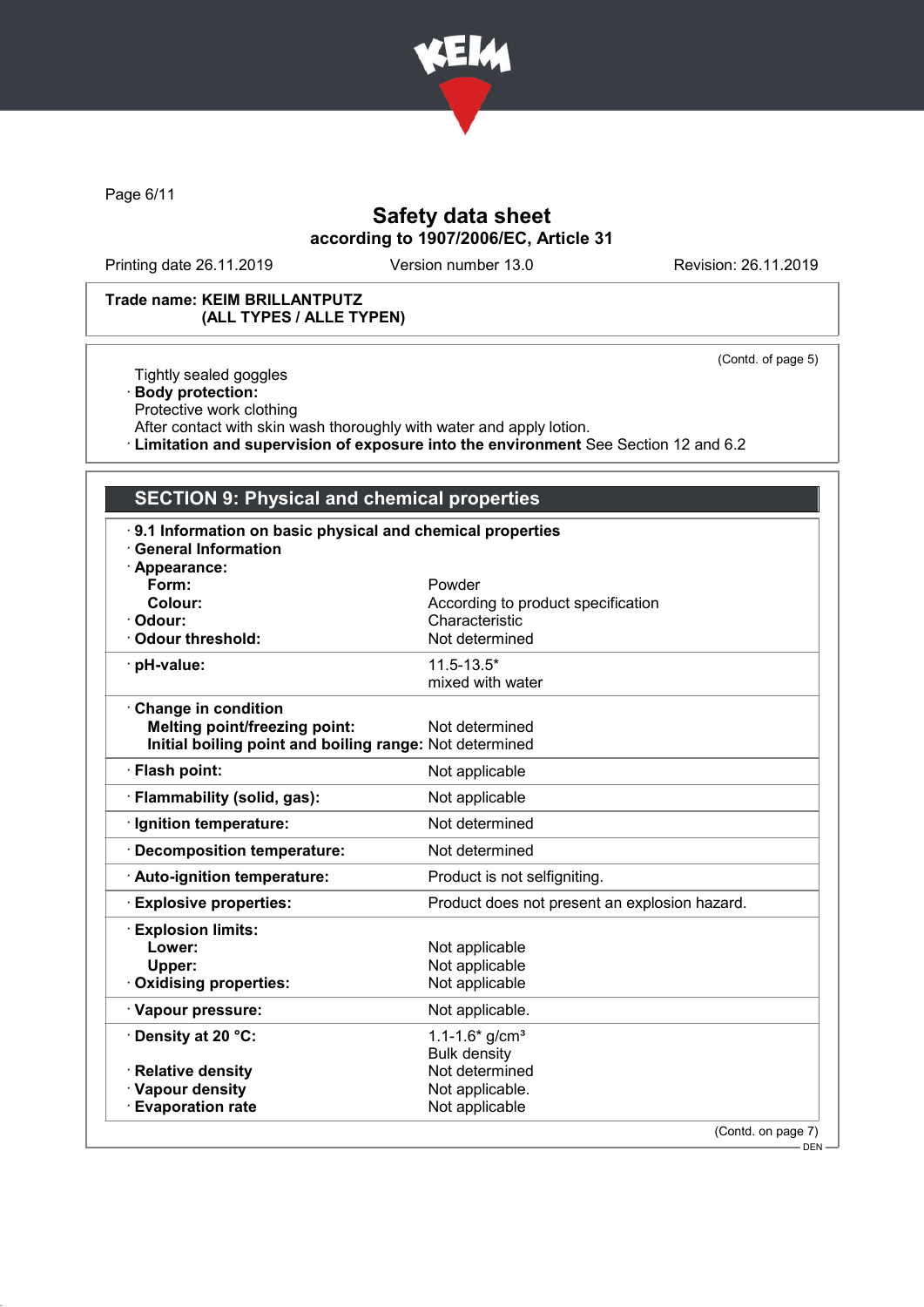

Page 7/11

# Safety data sheet according to 1907/2006/EC, Article 31

Printing date 26.11.2019 Version number 13.0 Revision: 26.11.2019

### Trade name: KEIM BRILLANTPUTZ (ALL TYPES / ALLE TYPEN)

| · Solubility in / Miscibility with              | (Contd. of page 6)                                                              |
|-------------------------------------------------|---------------------------------------------------------------------------------|
| water at 20 $°C$ :                              | $< 2$ g/l (Ca(OH)2)<br><b>Miscible</b>                                          |
| $\cdot$ Partition coefficient: n-octanol/water: | Not applicable                                                                  |
| · Viscosity:                                    |                                                                                 |
| Dynamic:                                        | Not applicable                                                                  |
| Kinematic:                                      | Not applicable                                                                  |
| $\cdot$ 9.2 Other information                   | * The values are for freshly produced material and may<br>change with the time. |

# SECTION 10: Stability and reactivity

· 10.1 Reactivity No further relevant information available.

· 10.2 Chemical stability Stable under normal conditions of storage and use.

· Thermal decomposition / conditions to be avoided:

Stable at environment temperature.

No decomposition if used and stored according to specifications.

· 10.3 Possibility of hazardous reactions No dangerous reactions known.

· 10.4 Conditions to avoid Humidity

· 10.5 Incompatible materials: Acids

· 10.6 Hazardous decomposition products:

No hazardous decomposition products if stored and handled as prescribed.

# **SECTION 11: Toxicological information**

· 11.1 Information on toxicological effects

· Acute toxicity Based on available data, the classification criteria are not met.

· LD/LC50 values relevant for classification:

### 1305-62-0 calcium dihydroxide

Oral LD50 >2,000 mg/kg (rat) (OECD 425)

Dermal LD50 >2,500 mg/kg (rabbit) (OECD 402)

### · Primary irritant effect:

· Skin corrosion/irritation

- Causes skin irritation.
- · Serious eye damage/irritation
- Causes serious eye damage.

· during inhalation: Irritating to respiratory system.

· during swallowing: Irritant effect possible

· Respiratory or skin sensitisation

Product is reduced in chromate. Within the indicated storage time sensitization is not expected.

(Contd. on page 8)

DEN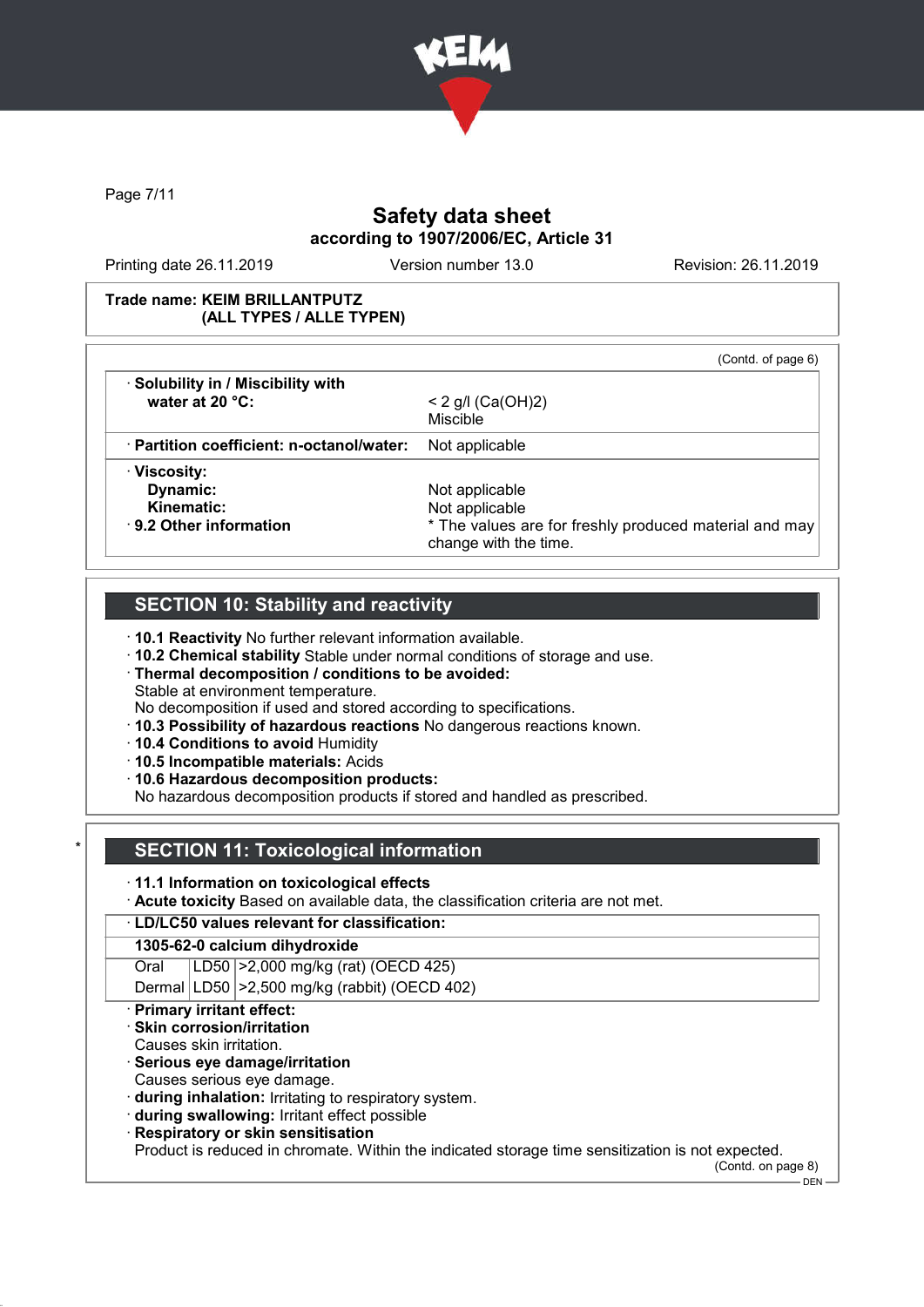

Page 8/11

# Safety data sheet according to 1907/2006/EC, Article 31

Printing date 26.11.2019 Version number 13.0 Revision: 26.11.2019

(Contd. of page 7)

### Trade name: KEIM BRILLANTPUTZ (ALL TYPES / ALLE TYPEN)

### · Other information (about experimental toxicology):

Experimental analysis are not available.

The product was not tested. The statements on toxicology have been derived from the properties of the individual components.

· CMR effects (carcinogenity, mutagenicity and toxicity for reproduction) Not applicable

· Germ cell mutagenicity Based on available data, the classification criteria are not met.

· Carcinogenicity Based on available data, the classification criteria are not met.

· Reproductive toxicity Based on available data, the classification criteria are not met.

· STOT-single exposure

May cause respiratory irritation.

· STOT-repeated exposure Based on available data, the classification criteria are not met.

· Aspiration hazard Based on available data, the classification criteria are not met.

# **SECTION 12: Ecological information**

### · 12.1 Toxicity

| · Aquatic toxicity:                                                                                                                                                                                                                                                                                                                                                                                                                                                                                                                                                                                                                                                                                                                                                                                                                                                                                               |                                                        |  |  |
|-------------------------------------------------------------------------------------------------------------------------------------------------------------------------------------------------------------------------------------------------------------------------------------------------------------------------------------------------------------------------------------------------------------------------------------------------------------------------------------------------------------------------------------------------------------------------------------------------------------------------------------------------------------------------------------------------------------------------------------------------------------------------------------------------------------------------------------------------------------------------------------------------------------------|--------------------------------------------------------|--|--|
| 1305-62-0 calcium dihydroxide                                                                                                                                                                                                                                                                                                                                                                                                                                                                                                                                                                                                                                                                                                                                                                                                                                                                                     |                                                        |  |  |
| <b>NOEC</b>                                                                                                                                                                                                                                                                                                                                                                                                                                                                                                                                                                                                                                                                                                                                                                                                                                                                                                       | 48 mg/l (algae) (72h)                                  |  |  |
|                                                                                                                                                                                                                                                                                                                                                                                                                                                                                                                                                                                                                                                                                                                                                                                                                                                                                                                   | 32 mg/l (invertebrate marine organisms) (14d)          |  |  |
|                                                                                                                                                                                                                                                                                                                                                                                                                                                                                                                                                                                                                                                                                                                                                                                                                                                                                                                   | EC10/LC10 oder NOEC 2,000 mg/kg (Soil macro-organisms) |  |  |
|                                                                                                                                                                                                                                                                                                                                                                                                                                                                                                                                                                                                                                                                                                                                                                                                                                                                                                                   | 12,000 mg/kg (soil microorganisms)                     |  |  |
| <b>NOEC</b>                                                                                                                                                                                                                                                                                                                                                                                                                                                                                                                                                                                                                                                                                                                                                                                                                                                                                                       | 1,080 mg/kg (sewage sludge) (21d)                      |  |  |
| EC 50/48h                                                                                                                                                                                                                                                                                                                                                                                                                                                                                                                                                                                                                                                                                                                                                                                                                                                                                                         | 49.1 mg/l (freshwater invertebrate organisms)          |  |  |
| EC 50/72 h                                                                                                                                                                                                                                                                                                                                                                                                                                                                                                                                                                                                                                                                                                                                                                                                                                                                                                        | 184.57 mg/l (freshwater alga)                          |  |  |
| LC 50/96 h                                                                                                                                                                                                                                                                                                                                                                                                                                                                                                                                                                                                                                                                                                                                                                                                                                                                                                        | 457 mg/l (marine fish)                                 |  |  |
|                                                                                                                                                                                                                                                                                                                                                                                                                                                                                                                                                                                                                                                                                                                                                                                                                                                                                                                   | 50.6 mg/l (freshwater fish)                            |  |  |
|                                                                                                                                                                                                                                                                                                                                                                                                                                                                                                                                                                                                                                                                                                                                                                                                                                                                                                                   | 158 mg/l (invertebrate marine organisms)               |  |  |
| · 12.2 Persistence and degradability No further relevant information available.<br>· 12.3 Bioaccumulative potential No further relevant information available.<br>· 12.4 Mobility in soil No further relevant information available.<br>Ecotoxical effects:<br>Other information: Elimination from the water by means of sedimentation.<br>· Additional ecological information:<br>· AOX-indication:<br>Due to the substance of content which do not include organic jointed halogens, the product can not<br>take influence on the AOX-load of the waste water.<br>· General notes:<br>At present there are no ecotoxicological assessments.<br>Do not allow product to reach ground water, water course or sewage system.<br>Water hazard class 1 (German Regulation) (Self-assessment): slightly hazardous for water<br>12.5 Results of PBT and vPvB assessment<br>· PBT: Not applicable<br>(Contd. on page 9) |                                                        |  |  |
|                                                                                                                                                                                                                                                                                                                                                                                                                                                                                                                                                                                                                                                                                                                                                                                                                                                                                                                   | $\overline{\phantom{a}}$ DEN –                         |  |  |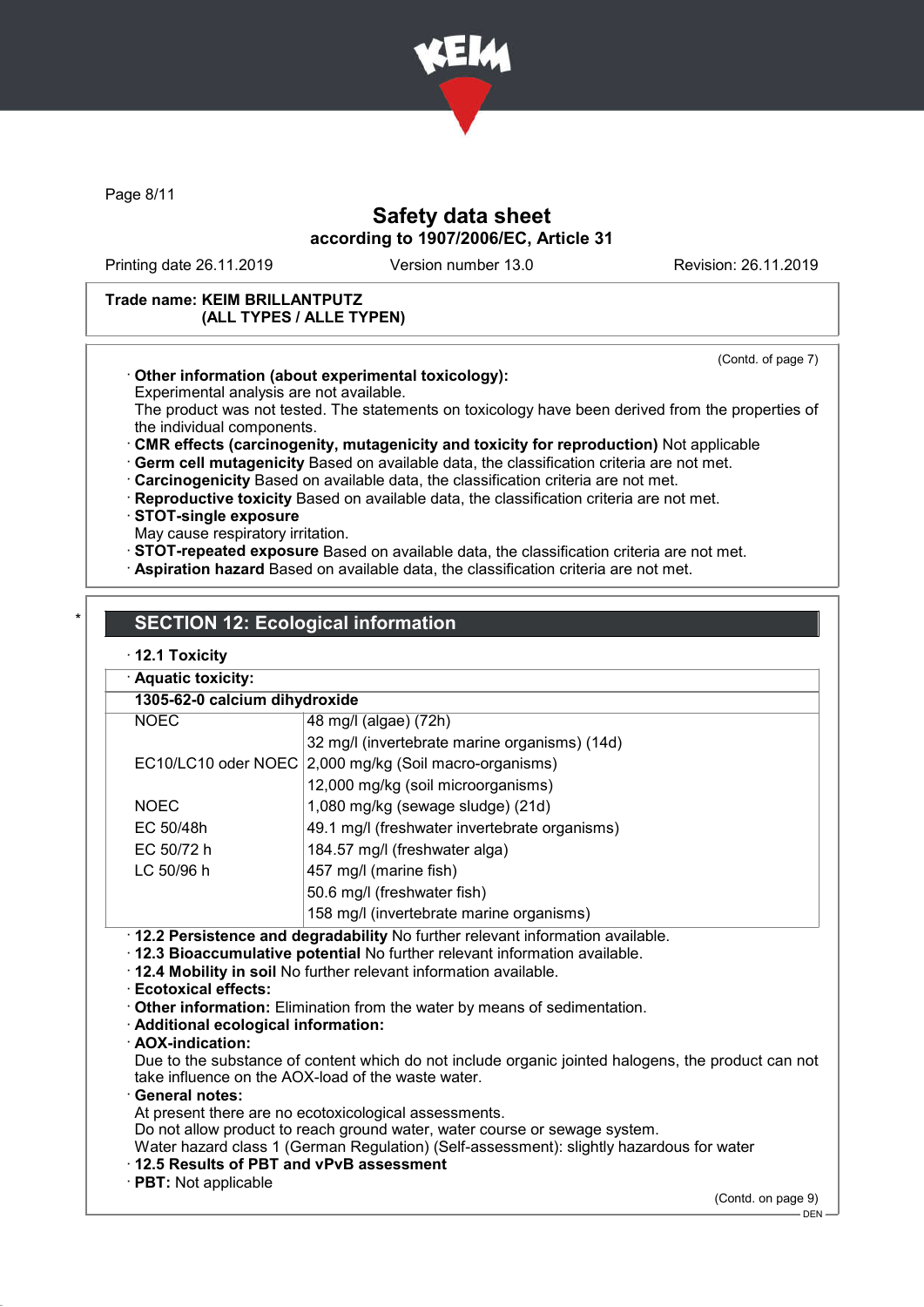

Page 9/11

# Safety data sheet according to 1907/2006/EC, Article 31

Printing date 26.11.2019 Version number 13.0 Revision: 26.11.2019

(Contd. of page 8)

### Trade name: KEIM BRILLANTPUTZ (ALL TYPES / ALLE TYPEN)

· vPvB: Not applicable

· 12.6 Other adverse effects No further relevant information available.

### SECTION 13: Disposal considerations

#### · 13.1 Waste treatment methods

#### **Recommendation**

Disposal must be made according to official regulations.

Must not be disposed with household garbage. Do not allow product to reach sewage system. Unused remainders of the product should be regarded as hazardous waste.

Recommendation for non-reusable residues: Mix with water and allow to harden.

Allow wet product and product sludge to harden and do not allow to get into drains or waterways.

### · European waste catalogue

17 01 01 concrete

#### · Uncleaned packaging:

· Recommendation:

Non contaminated packagings may be recycled.

Disposal must be made according to official regulations.

Recommended cleansing agents: Water, if necessary with cleansing agents.

### SECTION 14: Transport information

| $\cdot$ 14.1 UN-Number<br>· ADR, IMDG, IATA                                                  | Void                                                          |
|----------------------------------------------------------------------------------------------|---------------------------------------------------------------|
| $\cdot$ 14.2 UN proper shipping name<br>· ADR, IMDG, IATA                                    | Void                                                          |
| 14.3 Transport hazard class(es)                                                              |                                                               |
| · ADR, IMDG, IATA<br>∙ Class                                                                 | Void                                                          |
| ⋅ 14.4 Packing group<br>· ADR, IMDG, IATA                                                    | Void                                                          |
| ⋅14.5 Environmental hazards:<br>$\cdot$ Marine pollutant:                                    | No                                                            |
| 14.6 Special precautions for user                                                            | Not applicable                                                |
| 14.7 Transport in bulk according to Annex II<br>of Marpol and the IBC Code<br>Not applicable |                                                               |
| · Transport/Additional information:                                                          | No dangerous good in sense of these transport<br>regulations. |
|                                                                                              | (Contd. on page 10)                                           |
|                                                                                              | DEN-                                                          |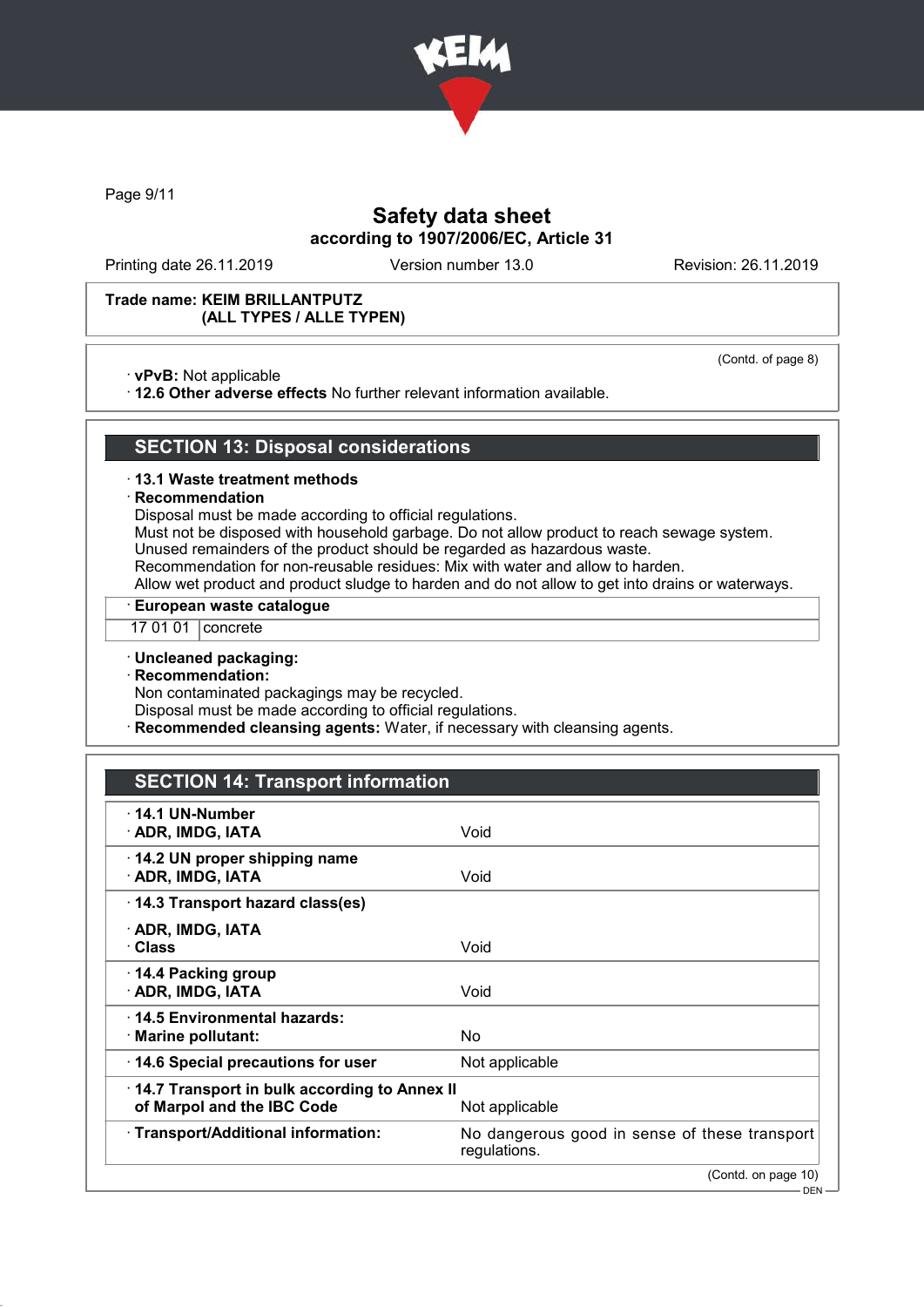

Page 10/11

# Safety data sheet according to 1907/2006/EC, Article 31

Printing date 26.11.2019 Version number 13.0 Revision: 26.11.2019

(Contd. of page 9)

#### Trade name: KEIM BRILLANTPUTZ (ALL TYPES / ALLE TYPEN)

· UN "Model Regulation": Void

# SECTION 15: Regulatory information

- · 15.1 Safety, health and environmental regulations/legislation specific for the substance or mixture
- · Labelling according to Regulation (EC) No 1272/2008 For information on labelling please refer to section 2 of this document.
- · Directive 2012/18/EU
- · Named dangerous substances ANNEX I None of the ingredients is listed.
- · National regulations:
- · Waterhazard class: Water hazard class 1 (Self-assessment): slightly hazardous for water.
- · Other regulations, limitations and prohibitive regulations
- · Please note:
- TRGS 200 (Germany)
- TRGS 500 (Germany) TRGS 510 (Germany)
- TRGS 900 (Germany)
- · Substances of very high concern (SVHC) according to REACH, Article 57 Not applicable
- · Product-Code/Giscode: ZP1
- · 15.2 Chemical safety assessment: A Chemical Safety Assessment has not been carried out.

# SECTION 16: Other information

This information is based on our present knowledge. However, this shall not constitute a guarantee for any specific product features and shall not establish a legally valid contractual relationship.

#### **Relevant phrases**

- H315 Causes skin irritation.
- H318 Causes serious eye damage.
- H335 May cause respiratory irritation.
- · Department issuing SDS: KEIMFARBEN Germany, Product safety department · Abbreviations and acronyms:
- ADR: Accord européen sur le transport des marchandises dangereuses par Route (European Agreement concerning the International Carriage of Dangerous Goods by Road) IMDG: International Maritime Code for Dangerous Goods IATA: International Air Transport Association GHS: Globally Harmonised System of Classification and Labelling of Chemicals EINECS: European Inventory of Existing Commercial Chemical Substances ELINCS: European List of Notified Chemical Substances CAS: Chemical Abstracts Service (division of the American Chemical Society) TRGS: Technische Regeln für Gefahrstoffe (Technical Rules for Dangerous Substances, BAuA, Germany) DNEL: Derived No-Effect Level (REACH) PNEC: Predicted No-Effect Concentration (REACH) LC50: Lethal concentration, 50 percent

(Contd. on page 11)